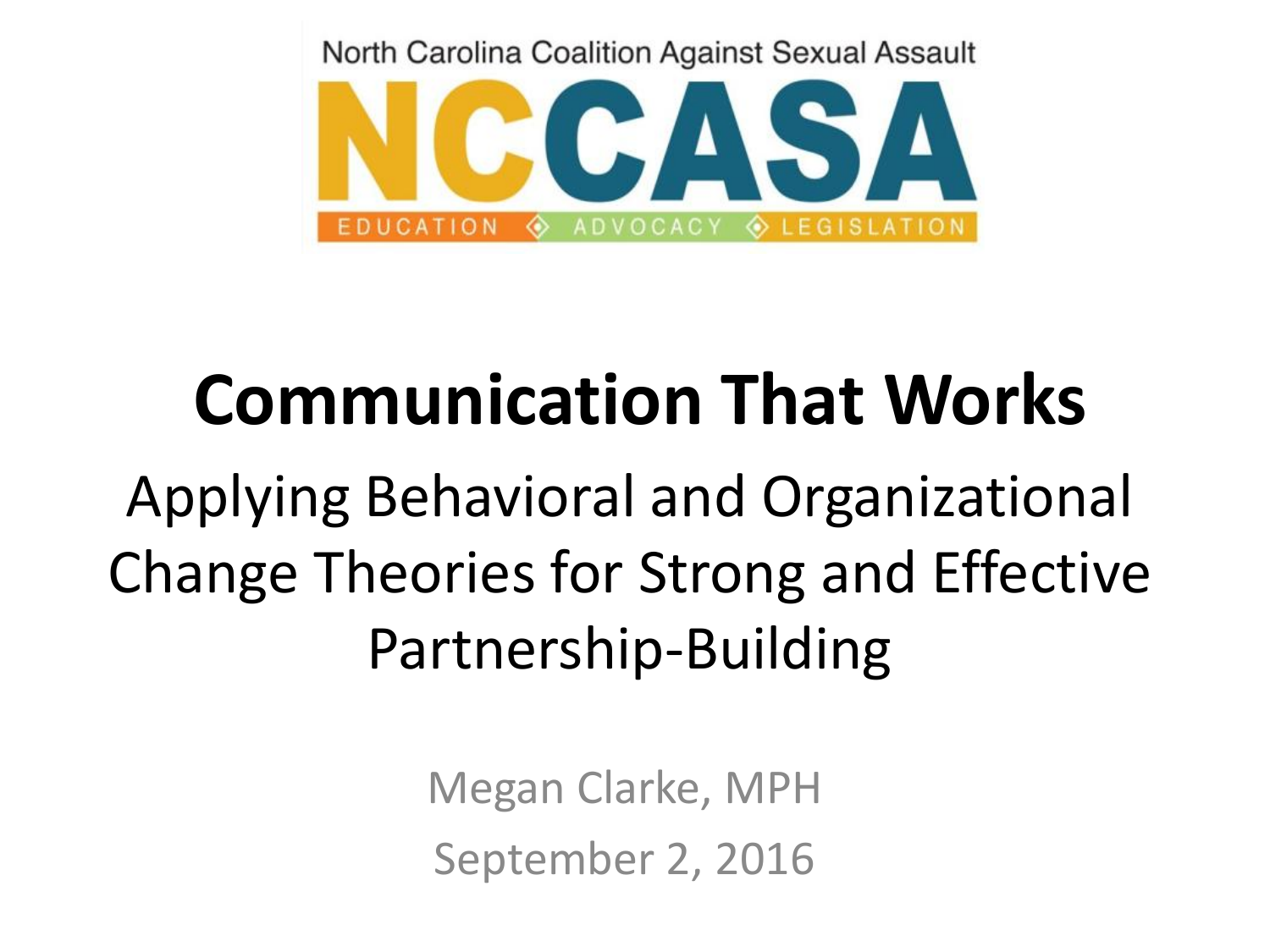### **Speaking Their Language**

"STOP selling the cause. Advocates love to sell our cause, however if you really want people to work with you…sell what you can do to help them." –NC SART Coordinator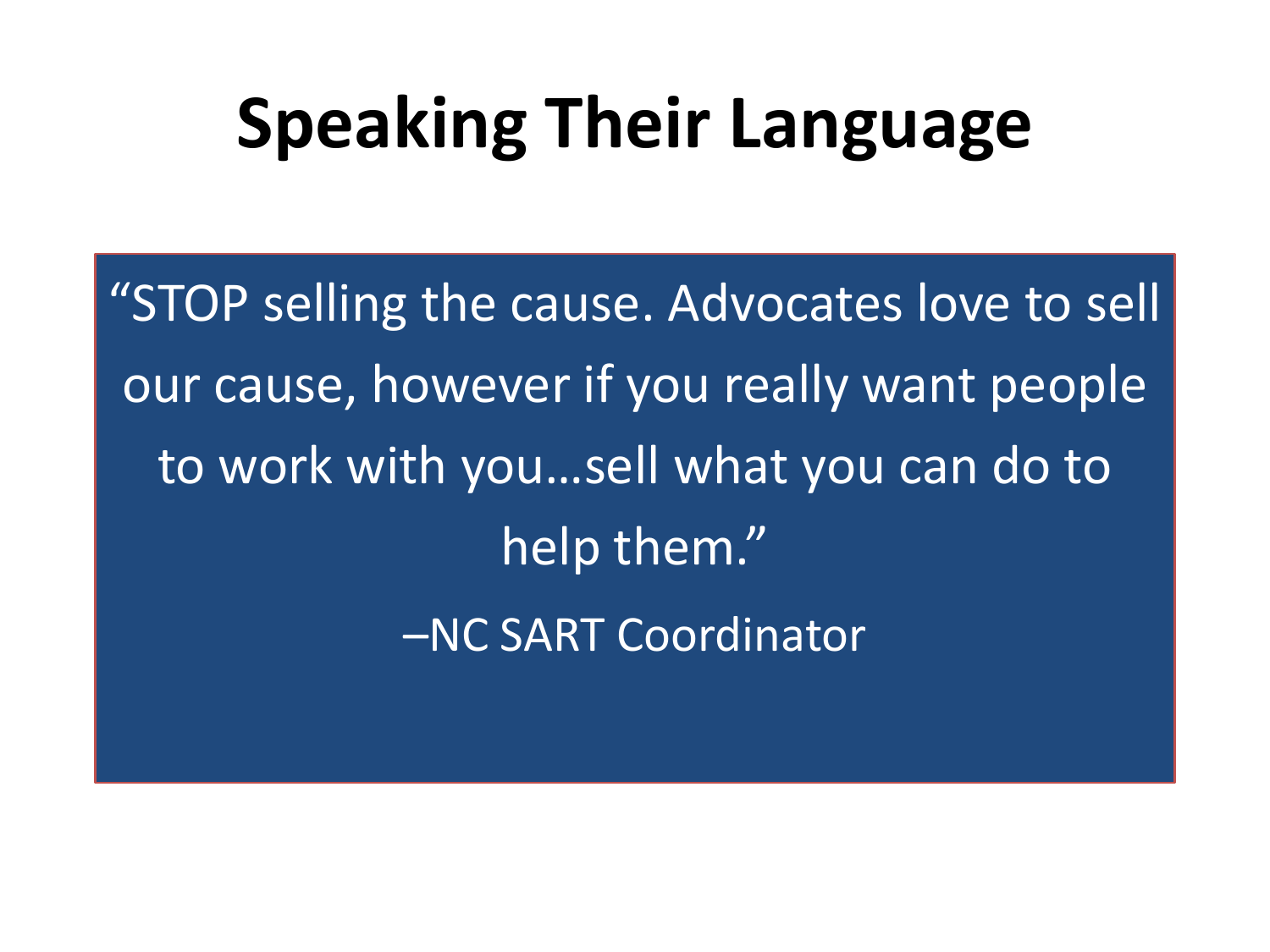# **Who are our partners? What are we asking of them?**

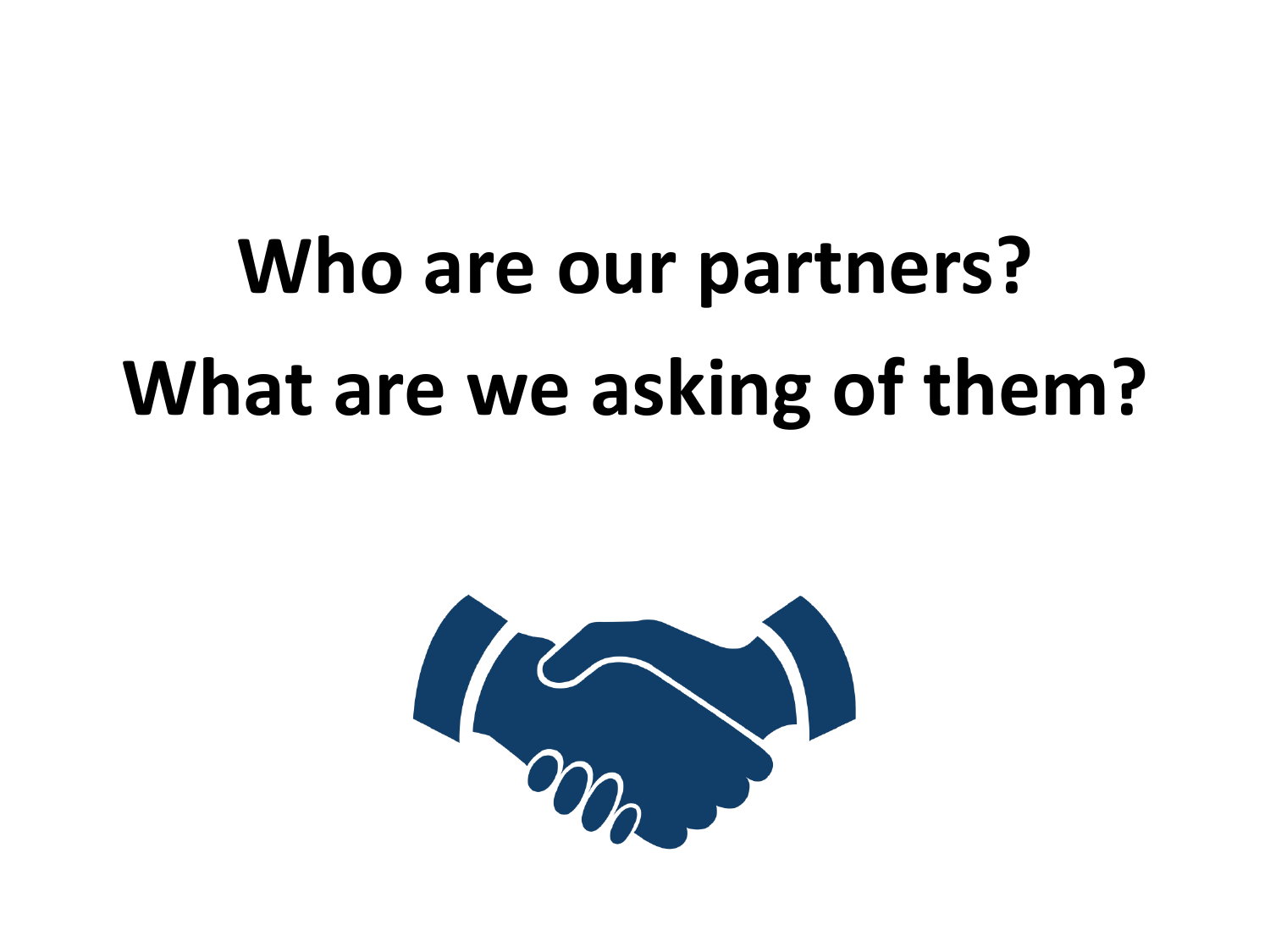## **Behavioral and Organizational Change Theories**

How can you communicate and interact most effectively to positively influence others' actions?

- Health Behavioral Model
- Integrated Behavioral Model
- Organizational Change Theory
- Diffusion of Innovations

#### **1. Defining the Problem or Gap 2. Proposing an**

**Action (or** 

**Actions) 3. Implementing and Sustaining the Action**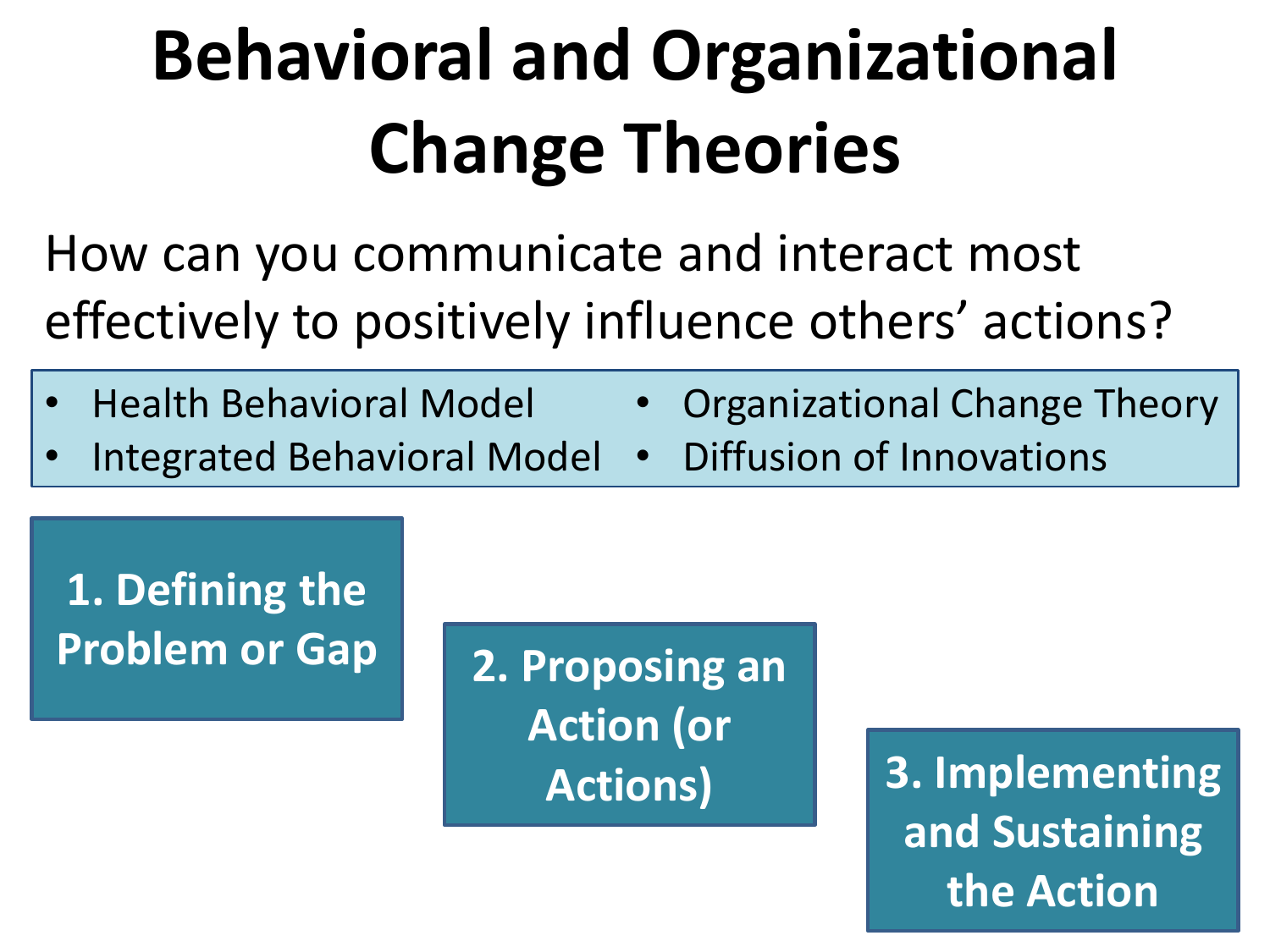## **Defining the Problem or Gap**

#### **Awareness-Raising**

• What are the facts?

#### **Unsatisfied Demand**

• What are people asking for but not getting?

#### **Perceived Threat**

- If we don't take action, what are the consequences?
- How bad would they be?
- How likely are they to happen?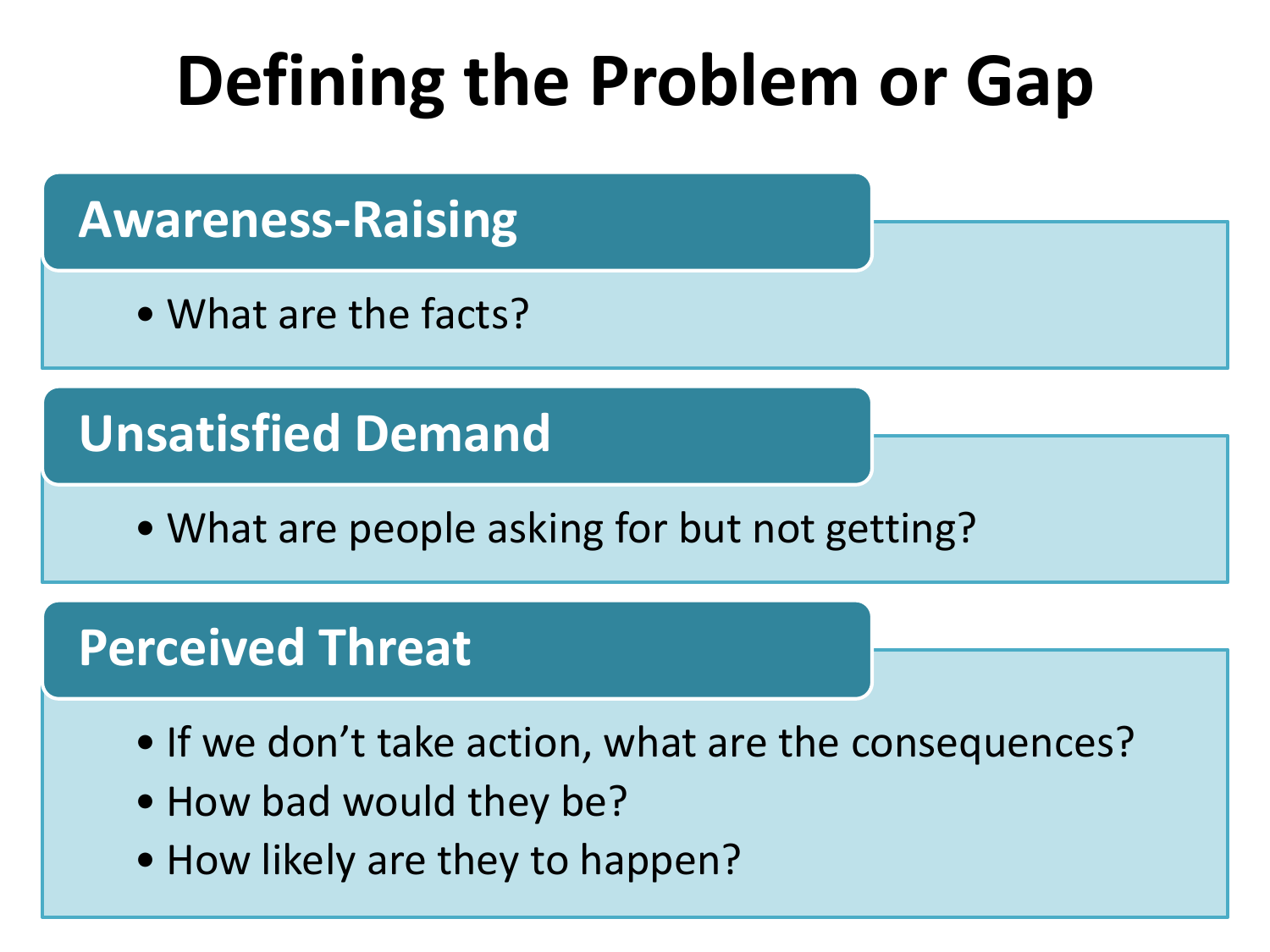### **Proposing an Action (or Actions):**  *Structuring the Action*

| <b>Relative</b><br>advantage | • The change is better than what existed in<br>the past.                       |
|------------------------------|--------------------------------------------------------------------------------|
| <b>Compatibility</b>         | • The change fits easily within their current<br>structures.                   |
| <b>Complexity</b>            | • The change is not too complicated for<br>them to implement.                  |
| <b>Trialability</b>          | • They can try the change (or parts of it)<br>without signing on indefinitely. |
| <b>Observability</b>         | • They can easily (and quickly) see the<br>benefits of the change.             |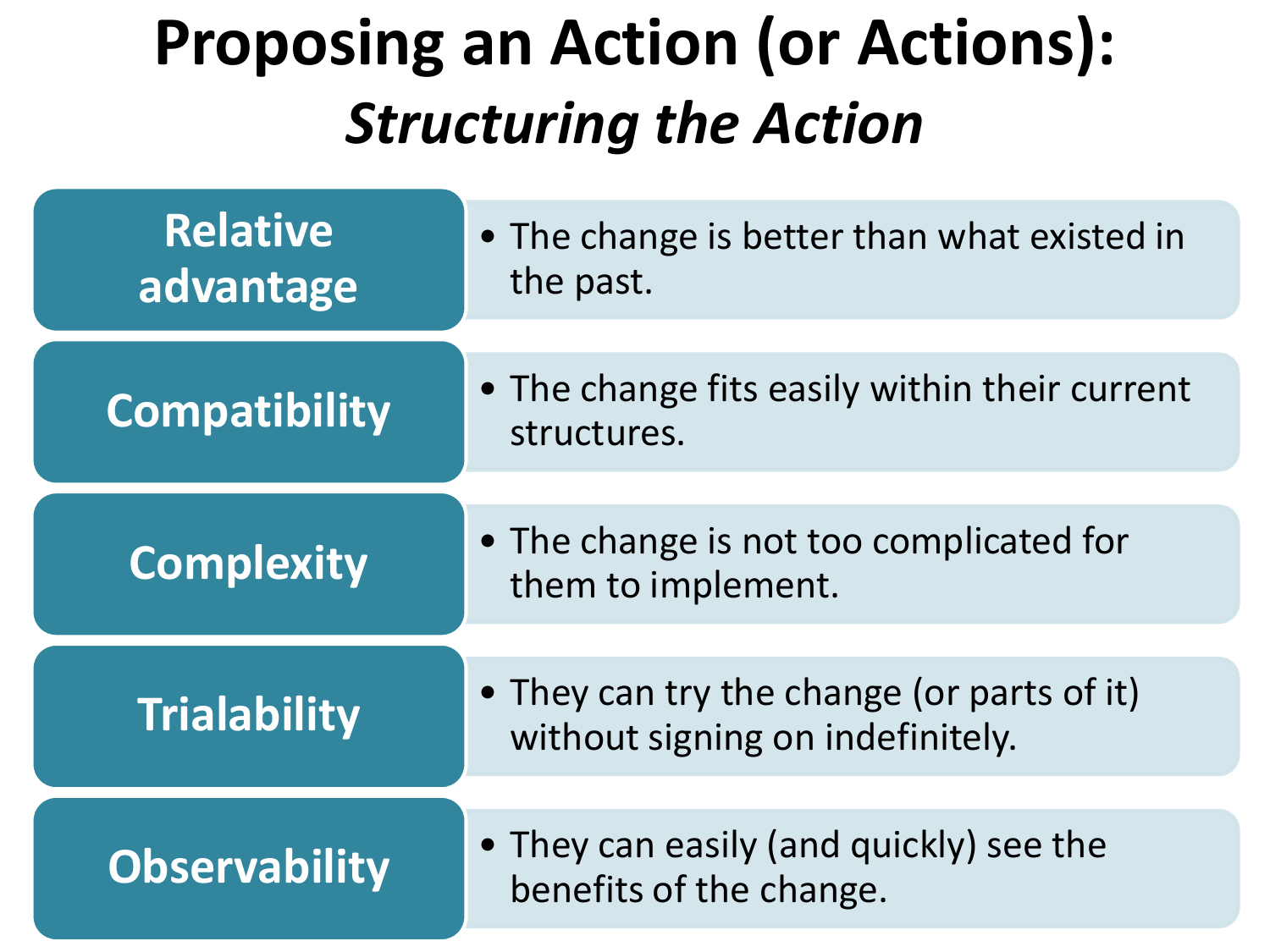### **Proposing an Action (or Actions):**  *Addressing Perceptions of the Action*

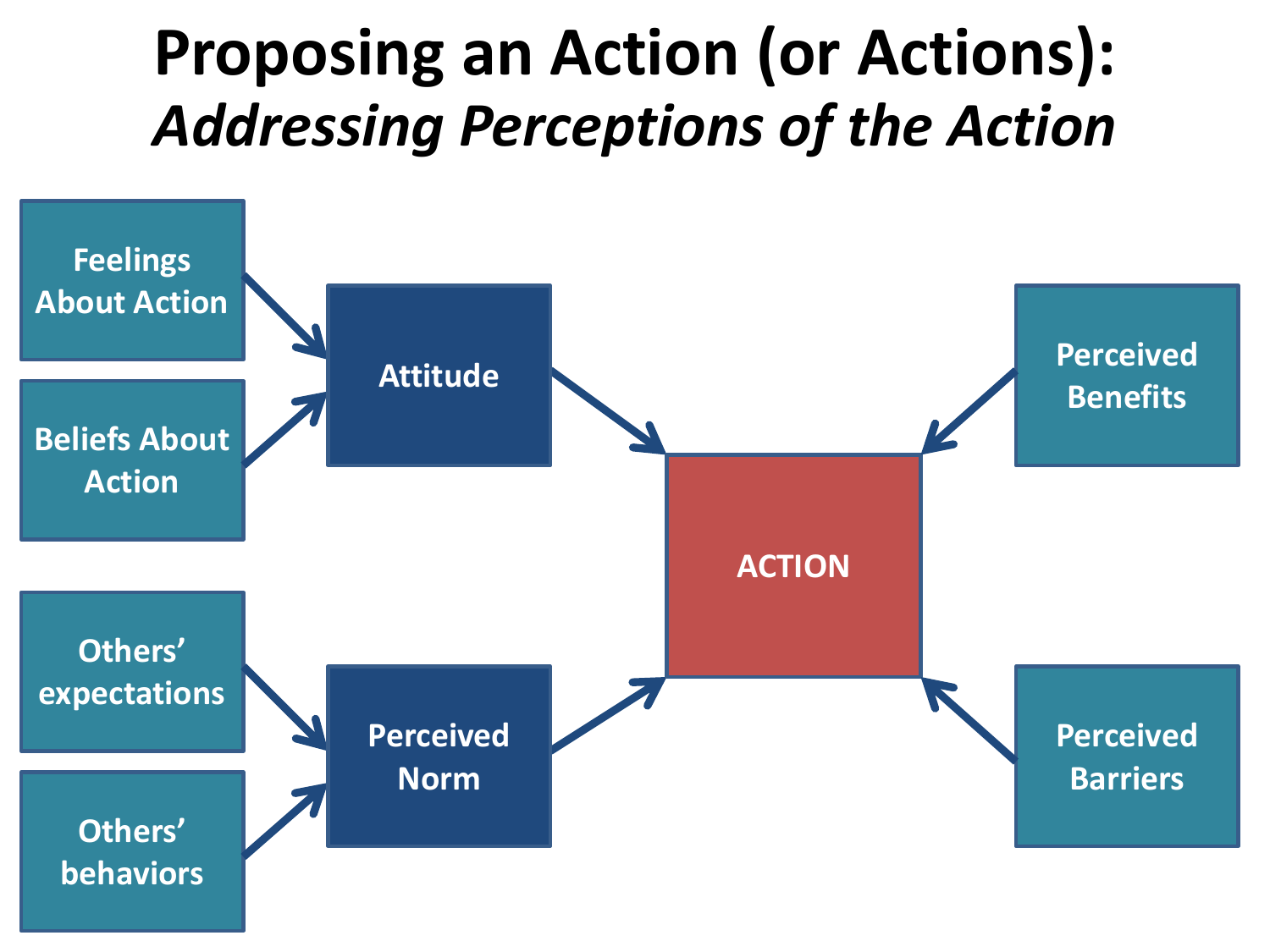## **Talking Points**

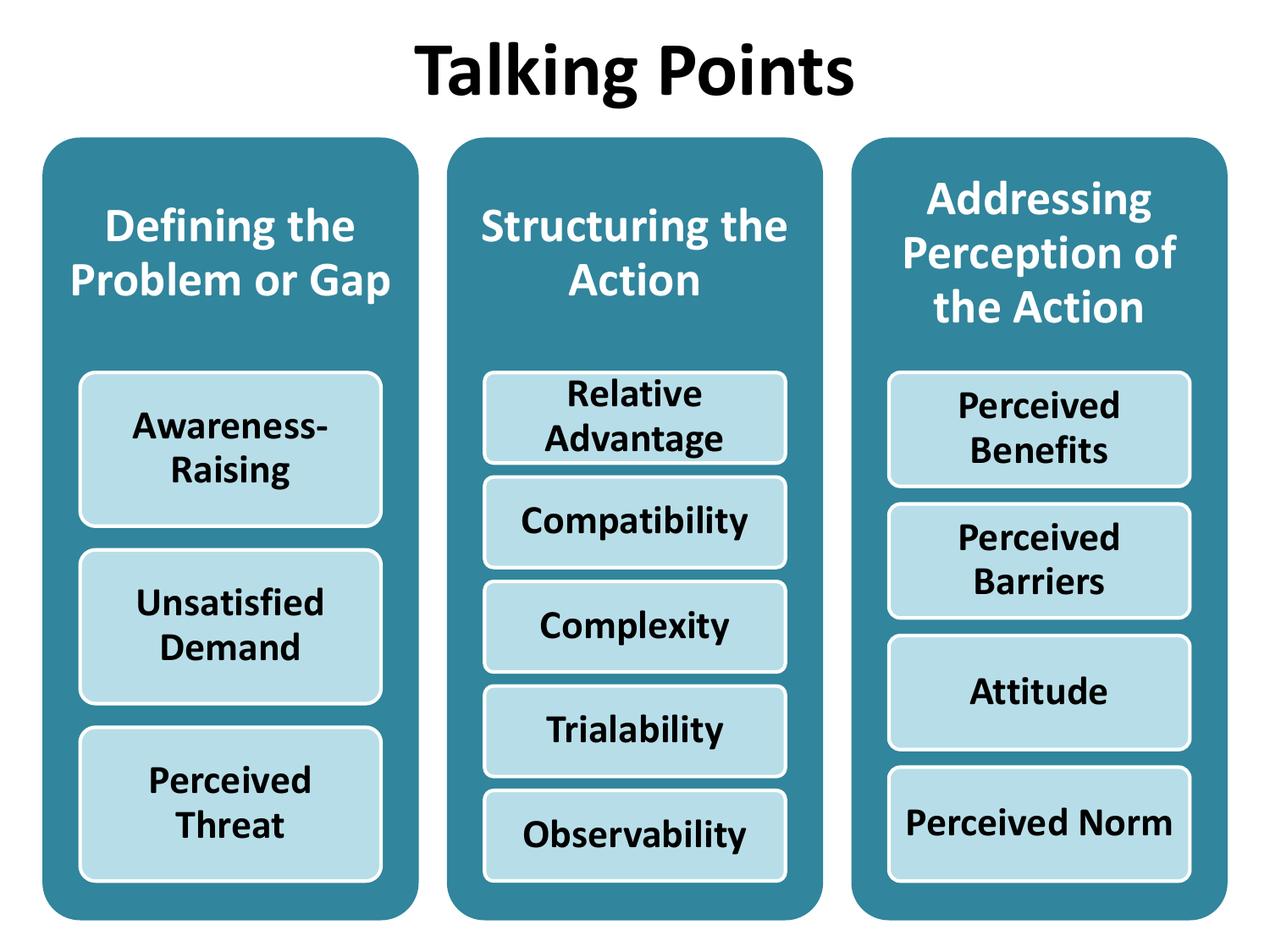### **Putting It Into Practice**

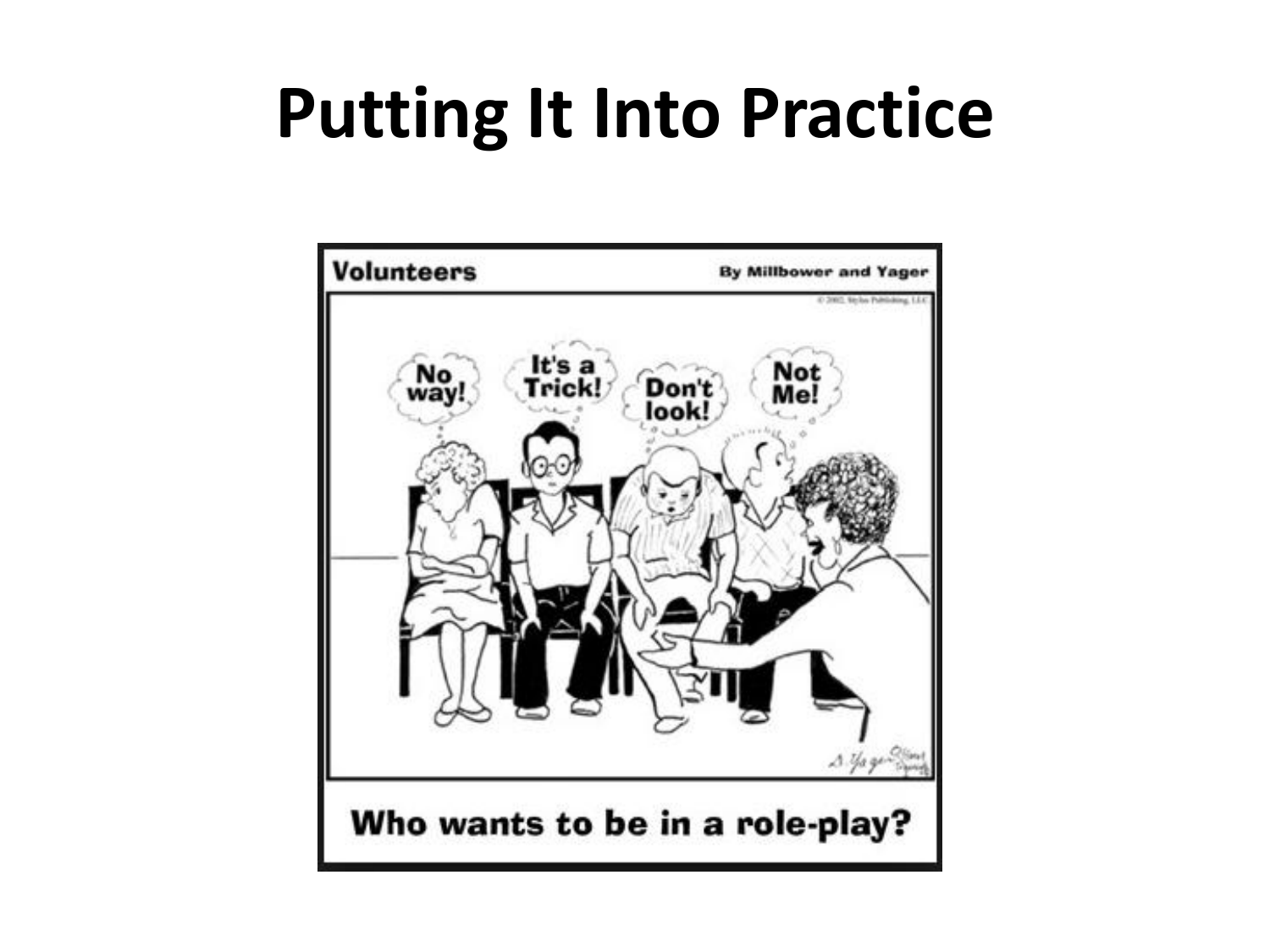### **Putting It Into Practice**

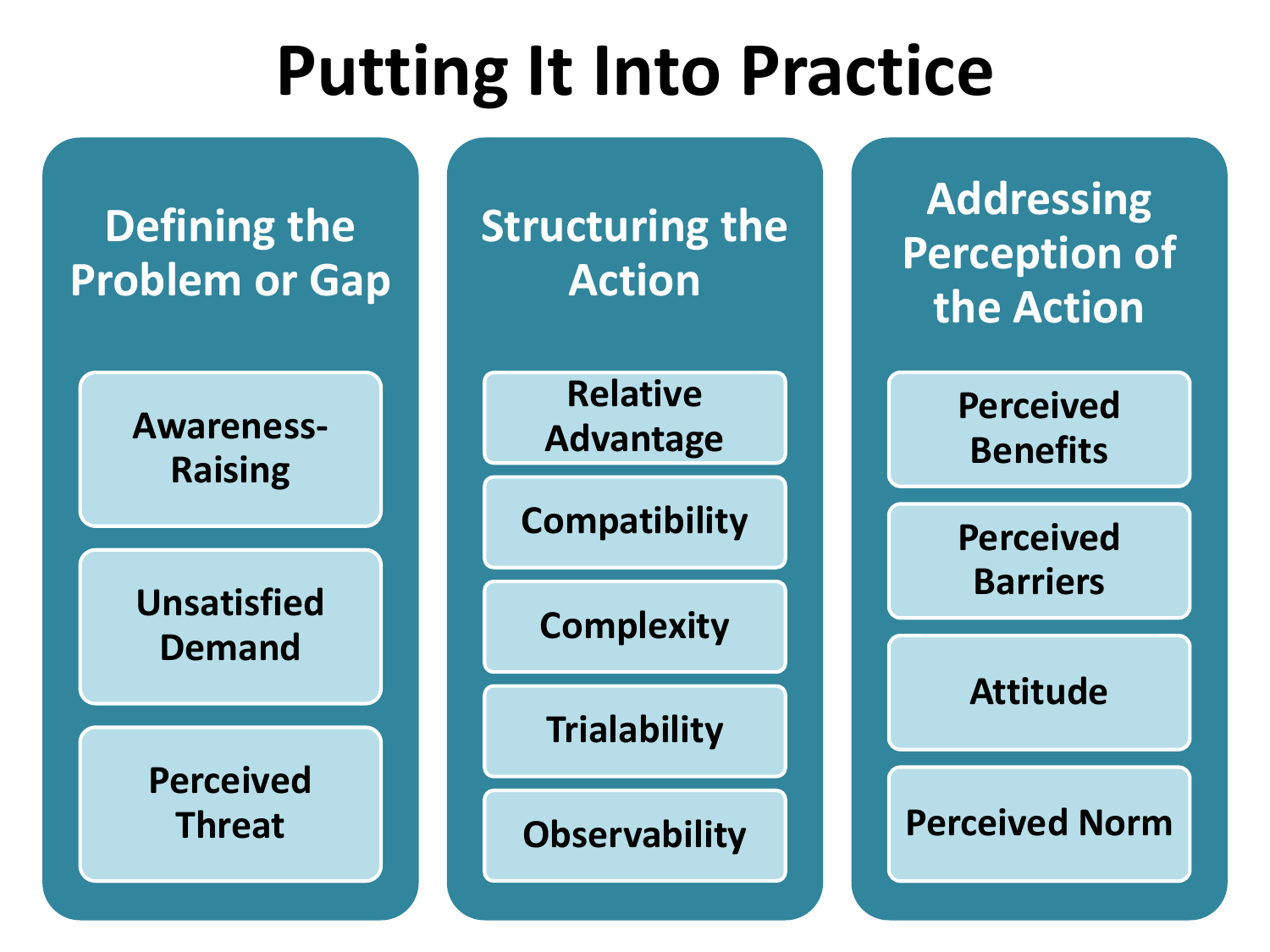### **Implementing and Sustaining the Action**